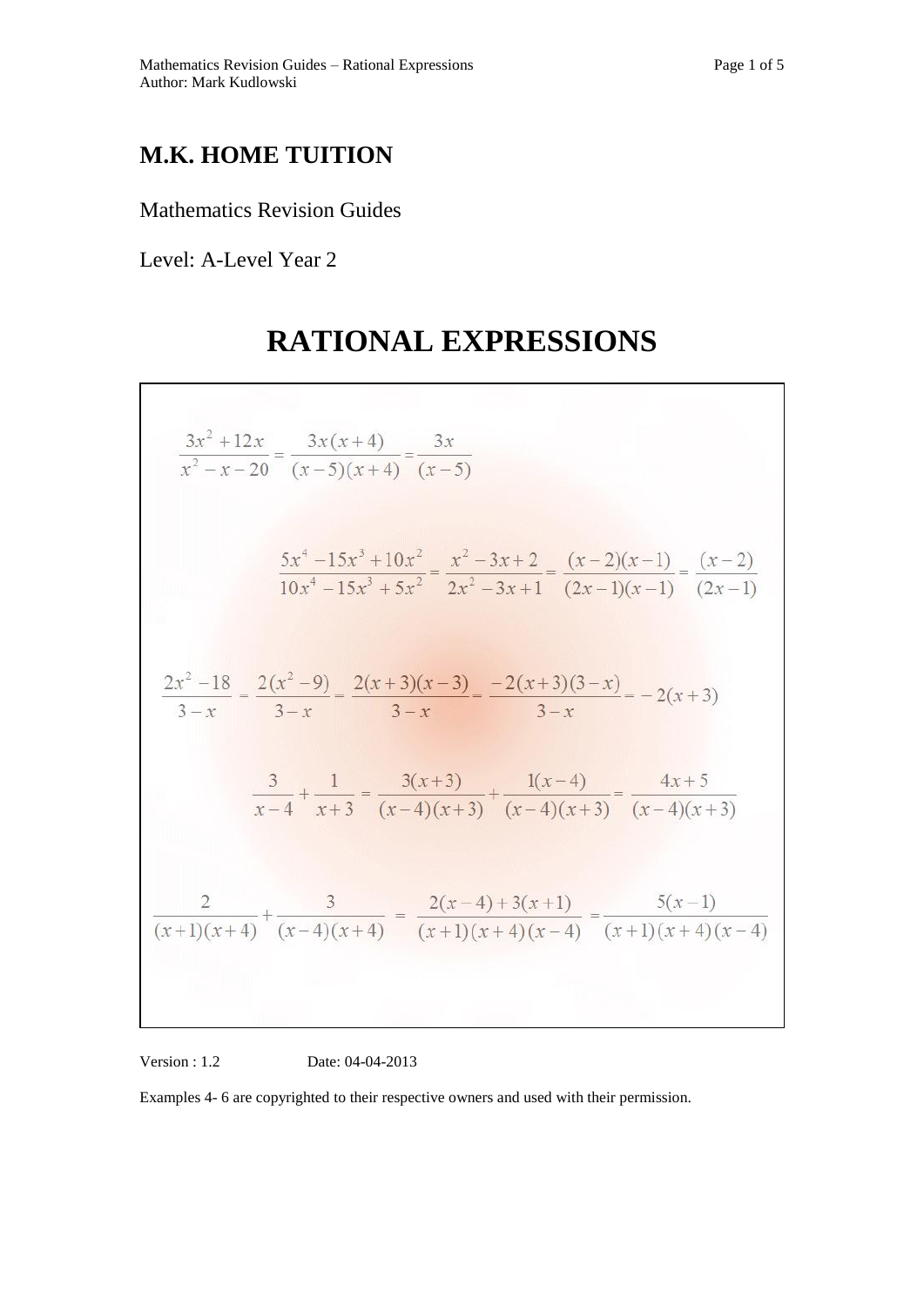## **Rational Expressions.**

A **rational expression** is an algebraic fraction of the form  $\frac{d(x)}{Q(x)}$  $\left( x\right)$ *Q x*  $P(x)$ 

where  $P(x)$  and  $Q(x)$  are polynomials in *x*.

It is often possible to simplify a rational expression by factorising  $P(x)$  and  $Q(x)$  wherever possible, and cancelling any factors appearing in both the numerator and denominator.

**Example (1):** Simplify  $\frac{x}{x+4}$  $2 - 16$  $\ddot{}$  $\overline{a}$ *x*  $\frac{x^2-16}{x}$ . Factorising the numerator gives  $\frac{x}{x+4}$  $2 - 16$  $^{+}$  $\overline{a}$ *x*  $\frac{x^2 - 16}{x+4} = \frac{(x+4)(x+4)}{x+4}$  $(x+4)(x-4)$  $^{+}$  $+4(x$ *x*  $\frac{x+4(x-4)}{x-4} = x-4$ .

Although we have simplified the expression, the functions  $f(x) = \frac{x^2 + 4}{x+4}$  $^{2}-16$  $\overline{+}$  $\overline{a}$ *x*  $\frac{x^2 - 16}{4}$  and *g (x)* = *x* – 4 are

not equivalent !

 $g(-4) = -8$ , but  $f(-4)$  is undefined, due to division by zero.

Hence  $x = -4$  is in the domain of f but not in the domain of g.

The graph of  $y = g(x)$  is the straight line  $y = x - 4$ .

On the other hand, the graph of  $y = f(x)$  (right) is the same line with a gap in it, at  $(-4, -8)$ !

These issues are not usually part of exam questions to do with simplifying rational expressions, but they have been included for the sake of awareness.

(Such domain issues are ignored in the rest of the section).

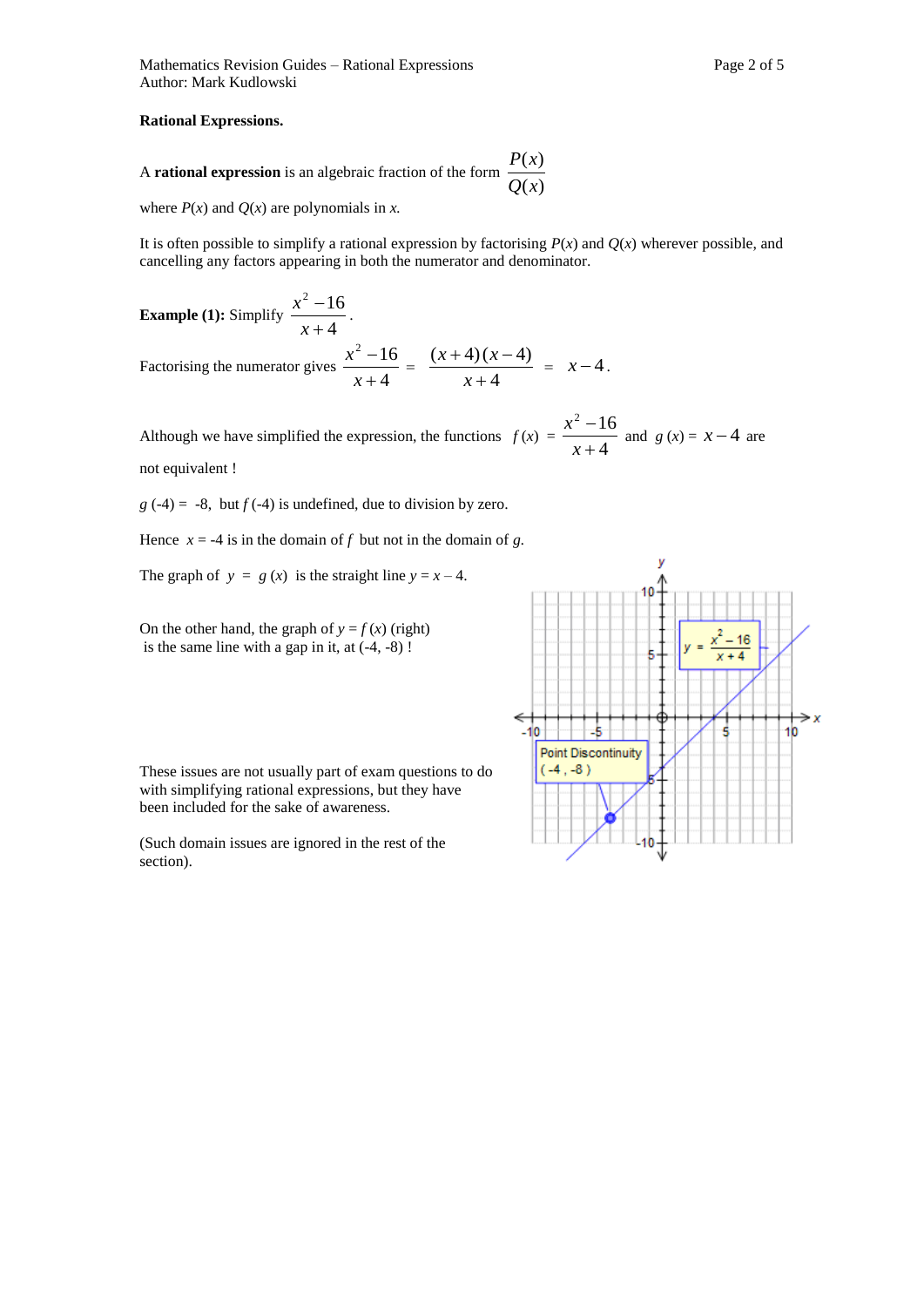Mathematics Revision Guides – Rational Expressions Page 3 of 5 Author: Mark Kudlowski

**Example (2):** Simplify  $\frac{2x^2 + 12x}{x^2 - x - 20}$  $3x^2 + 12$ 2 2  $-x ^{+}$  $x^2 - x$  $\frac{x^2+12x}{x}$ .

Factorising both top and bottom of the expression gives

$$
\frac{3x^2 + 12x}{x^2 - x - 20} = \frac{3x(x+4)}{(x-5)(x+4)} = \frac{3x}{(x-5)}
$$
. This cannot be simplified any further.

**Example (3):** Simplify 
$$
\frac{5x^4 - 15x^3 + 10x^2}{10x^4 - 15x^3 + 5x^2}
$$
.

This can be simplified in two stages: first cancel out a factor of  $5x^2$ , and then factorise.

$$
\frac{5x^4 - 15x^3 + 10x^2}{10x^4 - 15x^3 + 5x^2} = \frac{x^2 - 3x + 2}{2x^2 - 3x + 1} = \frac{(x - 2)(x - 1)}{(2x - 1)(x - 1)} = \frac{(x - 2)}{(2x - 1)}
$$

**Example (4):** Simplify  $\frac{2x}{3-x}$ *x*  $\overline{a}$  $\overline{a}$ 3  $2x^2 - 18$ 

This example uses the 'difference of squares' result.

$$
\frac{2x^2 - 18}{3 - x} = \frac{2(x^2 - 9)}{3 - x} = \frac{2(x + 3)(x - 3)}{3 - x} = \frac{-2(x + 3)(3 - x)}{3 - x} = -2(x + 3).
$$

Notice the final step of the simplification: we multiplied (*x-*3) by -1 to obtain (3-*x*), and brought the minus sign outside the brackets.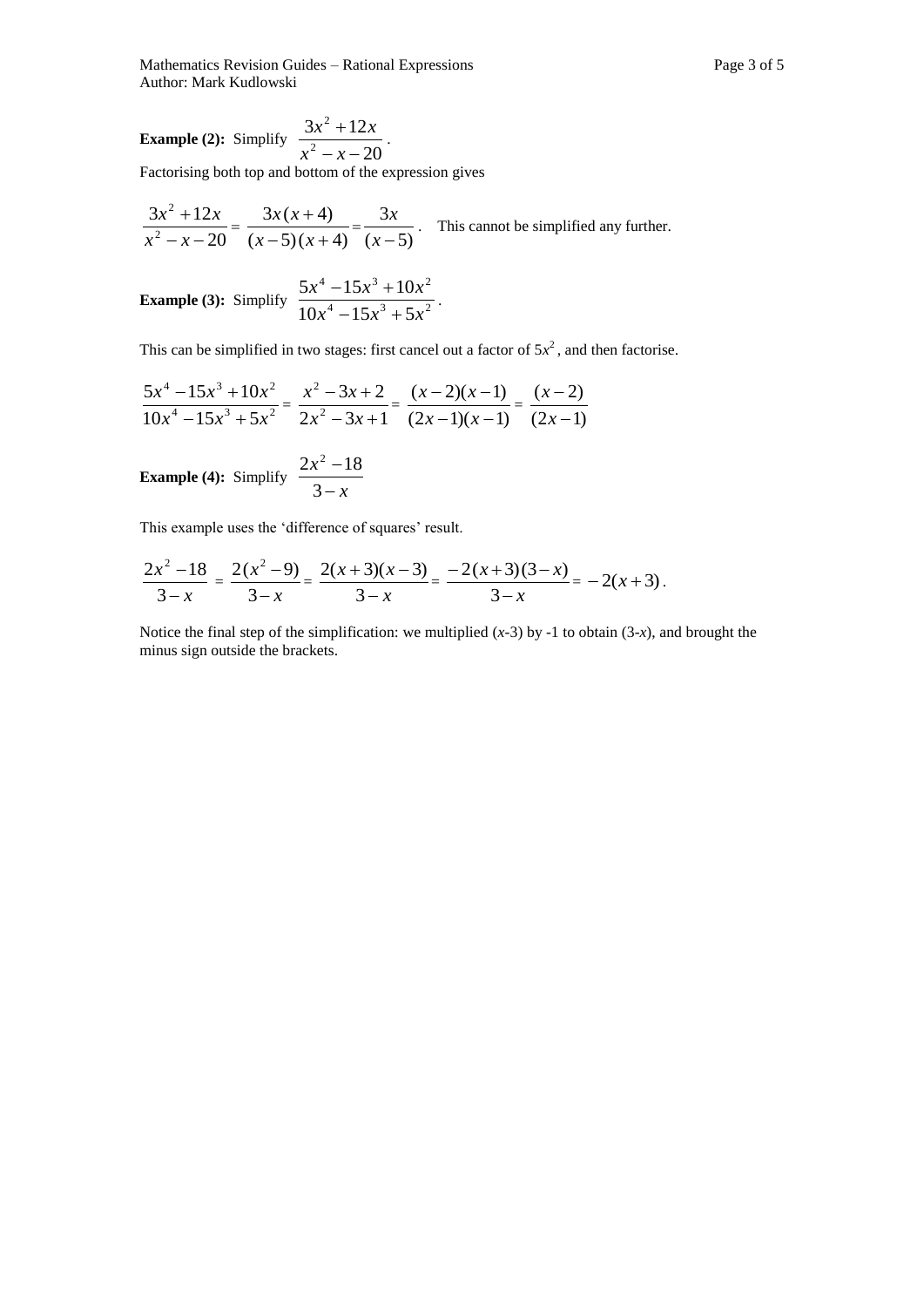## **Addition and subtraction of algebraic fractions.**

Always use the L.C.M. of the denominators when adding and subtracting algebraic fractions. Factorise the denominators when necessary.

**Example (5):** Express  $\frac{z}{x-4} + \frac{1}{x+3}$ 1 4 3  $\overline{+}$  $\overline{+}$  $\frac{x}{x-4} + \frac{1}{x+3}$  as a single fraction.

$$
\frac{3}{x-4} + \frac{1}{x+3} = \frac{3(x+3)}{(x-4)(x+3)} + \frac{1(x-4)}{(x-4)(x+3)} = \frac{4x+5}{(x-4)(x+3)}
$$

**Example (6):** Express  $\frac{z}{2-x} + \frac{z}{3+x}$  $\overline{+}$  $-x$  3 5 2  $\frac{3}{2}$  +  $\frac{5}{3}$  as a single fraction.

$$
\frac{3}{2-x} + \frac{5}{3+x} = \frac{3(3+x)}{(2-x)(3+x)} + \frac{5(2-x)}{(2-x)(3+x)} = \frac{9+3x+10-5x}{(2-x)(3+x)} = \frac{19-2x}{(2-x)(3+x)}.
$$

**Example (7):** Express  $\frac{-1}{x-3} + \frac{-1}{2x+1} - \frac{-1}{x+4}$ 1  $2x + 1$ 3 3 2  $\overline{+}$  $\overline{a}$  $^{+}$  $\ddot{}$  $\frac{x-2}{x-3} + \frac{y-2}{2x+1} - \frac{z}{x+4}$  as a single fraction.

$$
\frac{2}{x-3} + \frac{3}{2x+1} - \frac{1}{x+4}
$$
\n
$$
= \frac{2(2x+1)(x+4)}{(x-3)(2x+1)(x+4)} + \frac{3(x-3)(x+4)}{(x-3)(2x+1)(x+4)} - \frac{1(x-3)(2x+1)}{(x-3)(2x+1)(x+4)}.
$$

Multiplying and adding out the top line and collecting like terms gives

$$
\frac{2(2x^2+9x+4)+3(x^2+x-12)-(2x^2-5x-3)}{(x-3)(2x+1)(x+4)},
$$
 then

$$
\frac{4x^2+18x+8+3x^2+3x-36-2x^2+5x+3}{(x-3)(2x+1)(x+4)}
$$

and finally  $\frac{2x+2x+2x}{(x-3)(2x+1)(x+4)}$  $5x^2 + 26x - 25$  $(-3)(2x+1)(x+)$  $+26x (x-3)(2x+1)(x)$  $\frac{x^2 + 26x - 25}{x^2 + 26x - 25}$ .